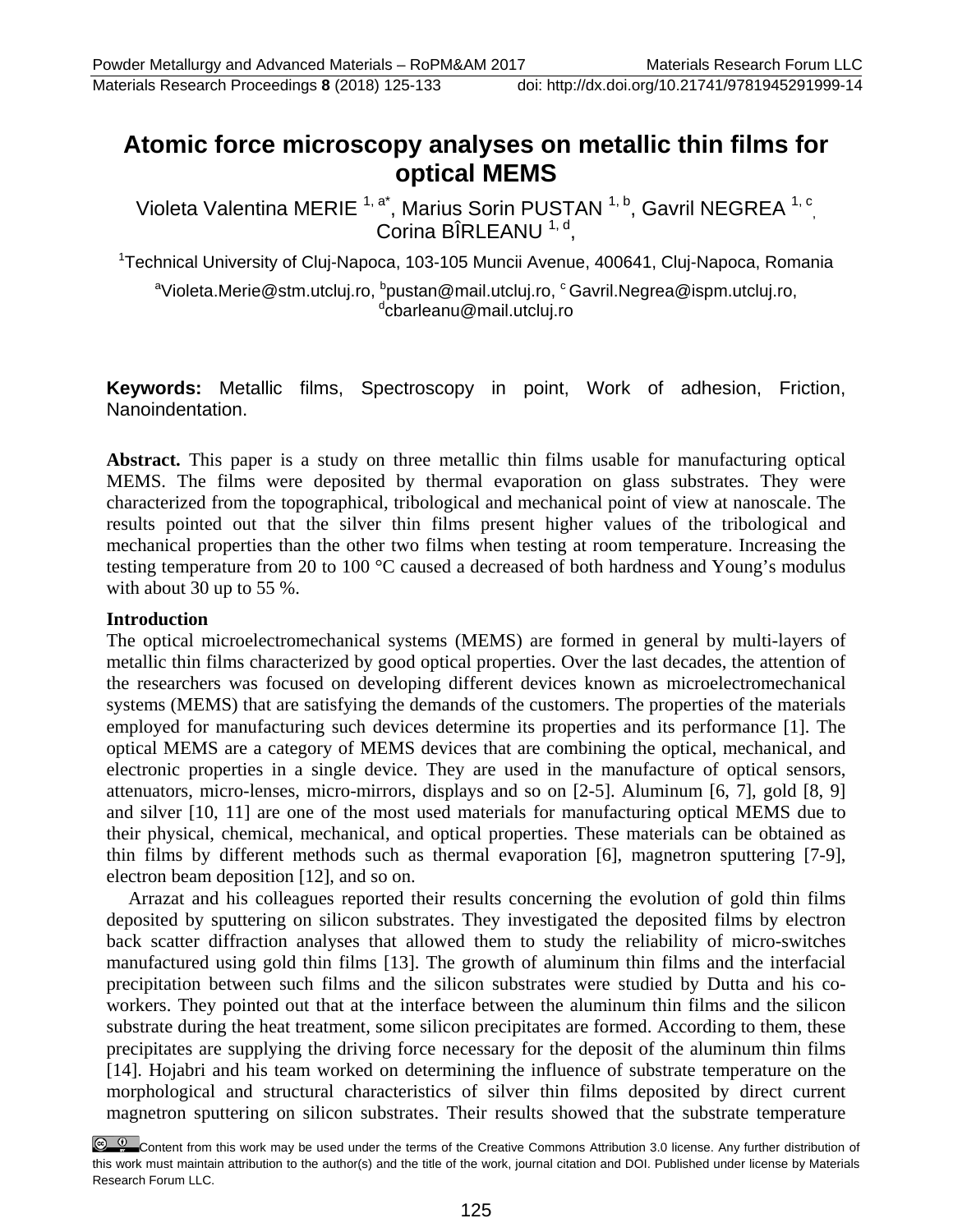strongly influence the growth of the silver thin films, their surface roughness, as well as their grain size [15].

This research is an experimental study regarding the deposition and characterization of aluminum, gold, and silver thin films deposited by thermal evaporation on glass substrates, these films being suitable for manufacturing optical MEMS.

### **Materials and Experimental Procedure**

Aluminum, gold and silver targets with purity of 99.99 % were employed for the deposition of the three metallic films by thermal evaporation. The films were deposited on glass substrate. The substrates were cleaned in high purity alcohol (99.9 %), in an ultrasonic bath in order to remove any possible impurities. Further they were blown with compressed air. We used resistance heated tungsten sources ("boat" type) and a vacuum atmosphere  $(5.10^{-6}$  torr). A current of 60-80 A was applied. A distance of 50 mm was kept constant between the substrates and the resistors. The deposited thin films have a thickness of about 70 nm that was determined using a JEOL JSM 5600 LV scanning electron microscope from the Materials Science and Engineering Department, Technical University of Cluj-Napoca.

The so-obtained thin films were characterized from the topographical, tribological and mechanical point of view at nanoscale. The tests were performed on a XE70 atomic force microscope (AFM) from the Micro and Nano Systems Laboratory, Technical University of Cluj-Napoca, in a clean environment. An n-type silicon NSC35C cantilever was used for studying the topography and the tribological characteristics of the three metallic thin films. Its characteristics as the manufacturer mentioned - are: length of 130  $\mu$ m, thickness of 2  $\mu$ m, width of 35  $\mu$ m and force constant of 5.4 N/m. The set point used during tests was of 10 nN. The determination of the adhesion parameters was realized using a PPP-NCHR cantilever by spectroscopy in point. The relative humidity was 31 % and the testing temperature was varied between 20 and 100 ºC, increasing it with 20 ºC per testing. As the manufacturer indicated, the characteristics of this cantilever are: tip radius smaller than 10 nm, cantilever thickness of 4 μm, its width of 30 μm and length of 125 μm, tip height between 10 and 15 nm, force constant of 42 N·m-1. A TD21464 nanoindentor was employed for determining the mechanical characteristics (hardness and Young's modulus) of the deposited films. The tests were carried out at a relative humidity of 31 % and at different temperatures namely 20, 40, 60, 80 and 100 °C. The characteristics of this nanoindentor – as given by the manufacturer are: cantilever stiffness of 156 N/m; tip thickness of 19  $\mu$ m; tip height of 103 µm; tip radius smaller than 25 nm and cantilever length of 581 µm. The tests were performed at a force limit of 50 nN. The obtained curves were interpreted using the XEI Image Processing Tool for SPM (scanning probe microscopy) data by both the Oliver and Pharr (for determining the values of the hardness) and the Hertzian (for determining the values of the Young's modulus) methods [16].

#### **Theoretical formula**

Based on the data obtained for the deflection of the tip when scanning a probe by contact mode, the friction force between the AFM tip and the deposited films was calculated using the equation (1) [17]:

$$
F_f = \frac{d_z \cdot r \cdot G \cdot h^3 \cdot b}{l^2 \cdot s} \tag{1}
$$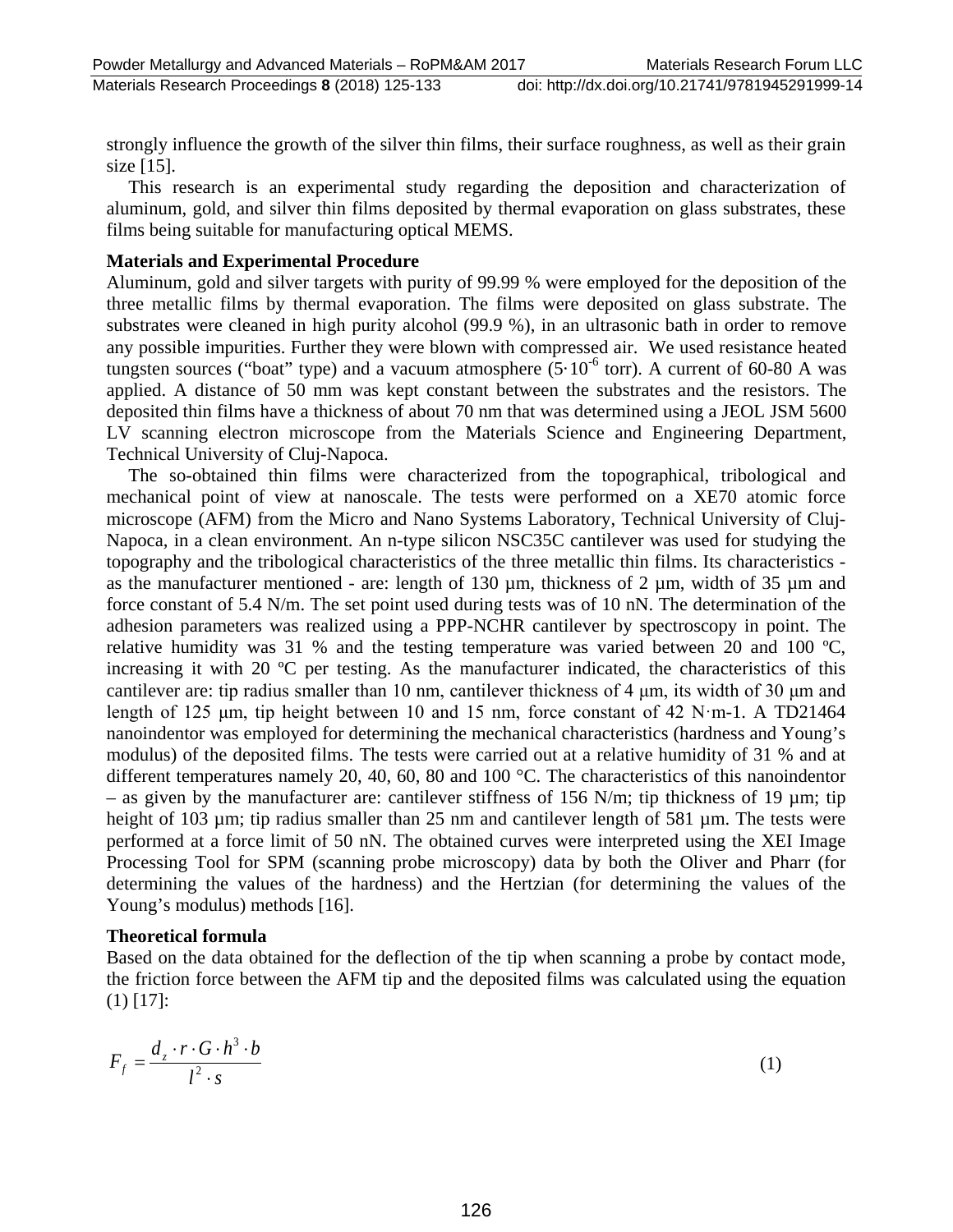where  $F_f$  represents the friction force between the tip and the tested films, dz is the deflection of the tip, r is a constant (r=0.33), G is the shear modulus (for silicon: G=50.92 $\cdot$ 10<sup>-3</sup> N·μm<sup>-2</sup> [18]), s is tip height (s=15 μm) while h, b and l are the dimensions of the cantilever that are specified in the previous section.

The data obtained from the spectroscopy in point tests allowed us to determine the work of adhesion,  $W_a$ , using the following formula [17]:

$$
W_a = F_{adh} \cdot (c \cdot \pi \cdot R)^{-1} \tag{2}
$$

where  $F_{\text{adh}}$  represents the adhesion force between the AFM tip and the investigated thin films, c is a constant and R is tip radius. There are two models that help us to calculate the work of adhesion namely the JKR (Johnson-Kendall-Roberts) and the DMT (Derjaguin-Müller-Toporov) models respectively. The difference between these two models is given by the value of the "c" constant. Thus, the JKR model considers that  $c=1.5$  while the DMT model considers that  $c=2$  [19]. The tip used for testing the deposited titanium nitride films has a radius of 10 nm.

#### **Results and Discussions**

Once the films were deposited, they were characterized from topographical, adhesion, tribological and mechanical point of view, these characteristics being very important in the operating of an optical MEMS device. The average roughness, friction force, adhesion force, work of adhesion, hardness and Young's modulus were determined, and we pointed out the influence of testing temperature on the adhesion and mechanical properties.

#### **Topography and adhesion**

The values of the topography parameter were determined to validate what we have found out from the 3D images. The values of the  $R_a$  (average roughness),  $R_q$  (room mean square roughness),  $R_{sk}$ (skewness roughness) and  $R_{ku}$  (kurtosis roughness) are given in Table 1. The average values determined for aluminum, gold and silver thin films were about 5.7 nm, 2.7 nm, and 4.8 nm respectively.

| Material | $R_a$ (nm) | $R_{q}$ (nm) | $R_{sk}$ (-) | $R_{ku}(-)$ |
|----------|------------|--------------|--------------|-------------|
| Aluminum | 5.68       | 7.14         | $-0.381$     | 2.948       |
| Gold     | 2.68       | 3.47         | $-0.477$     | 4.031       |
| Silver   | 4.83       | 5.55         | 0.001        | 1.882       |

Adhesion is considered to be the major failure mechanism that affects the reliability of a MEMS device. In this regard, the adhesion force between each deposited thin film and the AFM tip was determined by spectroscopy in point. At room temperature, the smallest adhesion was marked out on the aluminum thin films (78.4 nN), while the highest is specific to the silver thin films (304.4 nN). We also studied the fluctuation of the adhesion force in terms of testing temperature. This fluctuation is graphically given in Fig. 1. In general, an exponential increase of the adhesion parameter with the increase of temperature from 20 to 100 ºC can be observed. The most significant increase in adhesion force is specific to the gold thin films where the adhesion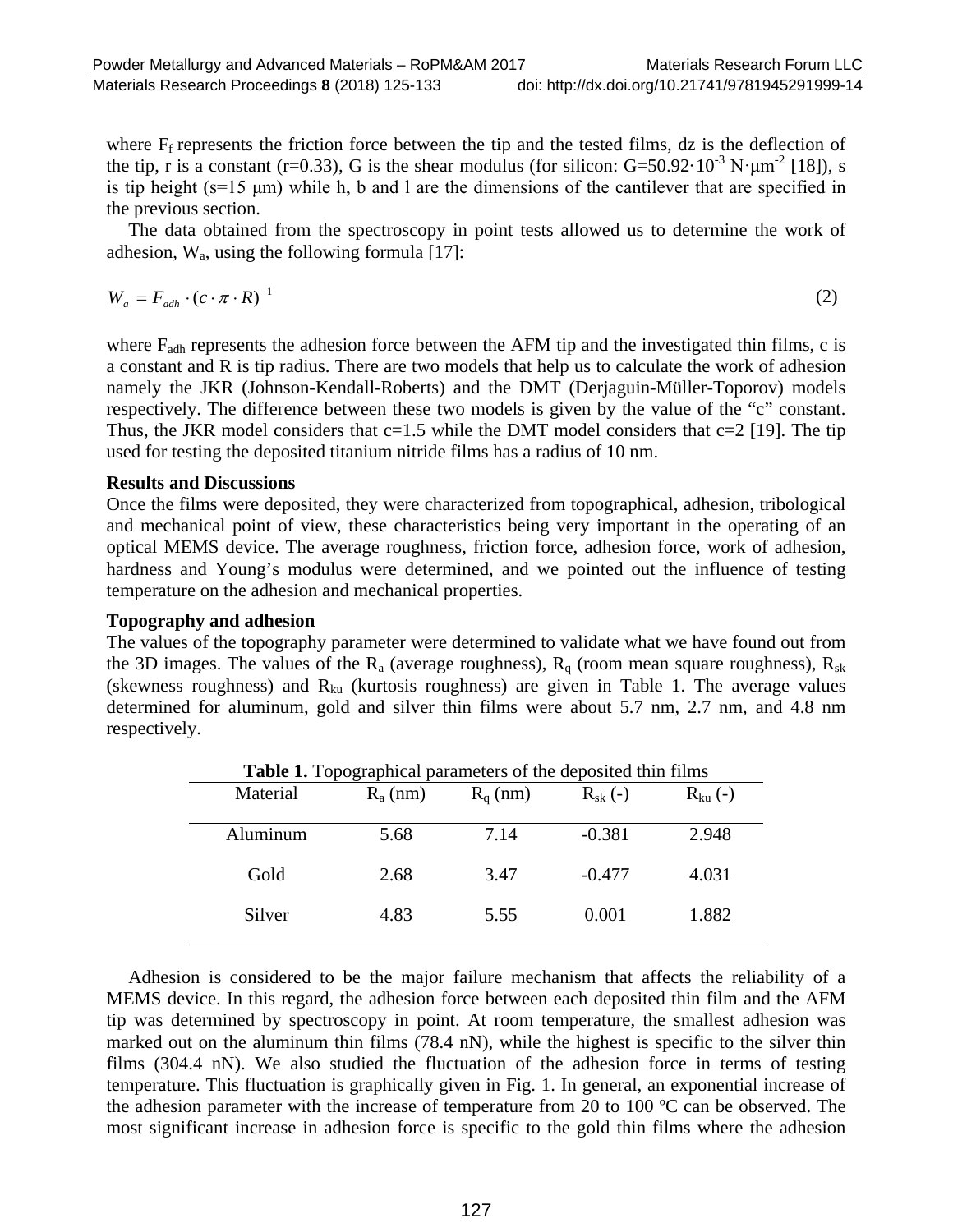force increases from 110.2 nN (at 20  $^{\circ}$ C) to 991 nN (at 100  $^{\circ}$ C). The work of adhesion was calculated based on the average values that we've determined for the adhesion force. This characteristic was calculated using the two models: DMT and JKR (see section 3). The fluctuation of the work of adhesion is given in Fig. 2. In both cases, the silver thin films present the highest value of this property (9.69 J·m<sup>-2</sup> for the DMT model and 12.93 J·m<sup>-2</sup> for the JKR model). Instead the aluminum thin films are characterized by the smallest work of adhesion (2.5 for the DMT model and 3.33 J·m<sup>-2</sup> for the JKR model). The values for the work of adhesion of gold thin films are slightly higher (about 0.7 times) than those specific to the aluminum thin films. These results are in accordance with the results that we've obtained for the friction force of these metallic thin film. Further research will aim at determining the experimental values for this parameter and to compare them to the theoretical values that are presented in this study.



**Fig. 1.** Temperature influence on the adhesion force of the deposited aluminum, gold and silver thin films.



**Fig. 2.** Work of adhesion of the deposited aluminum, gold and silver thin film determined using the DMT and JKR models.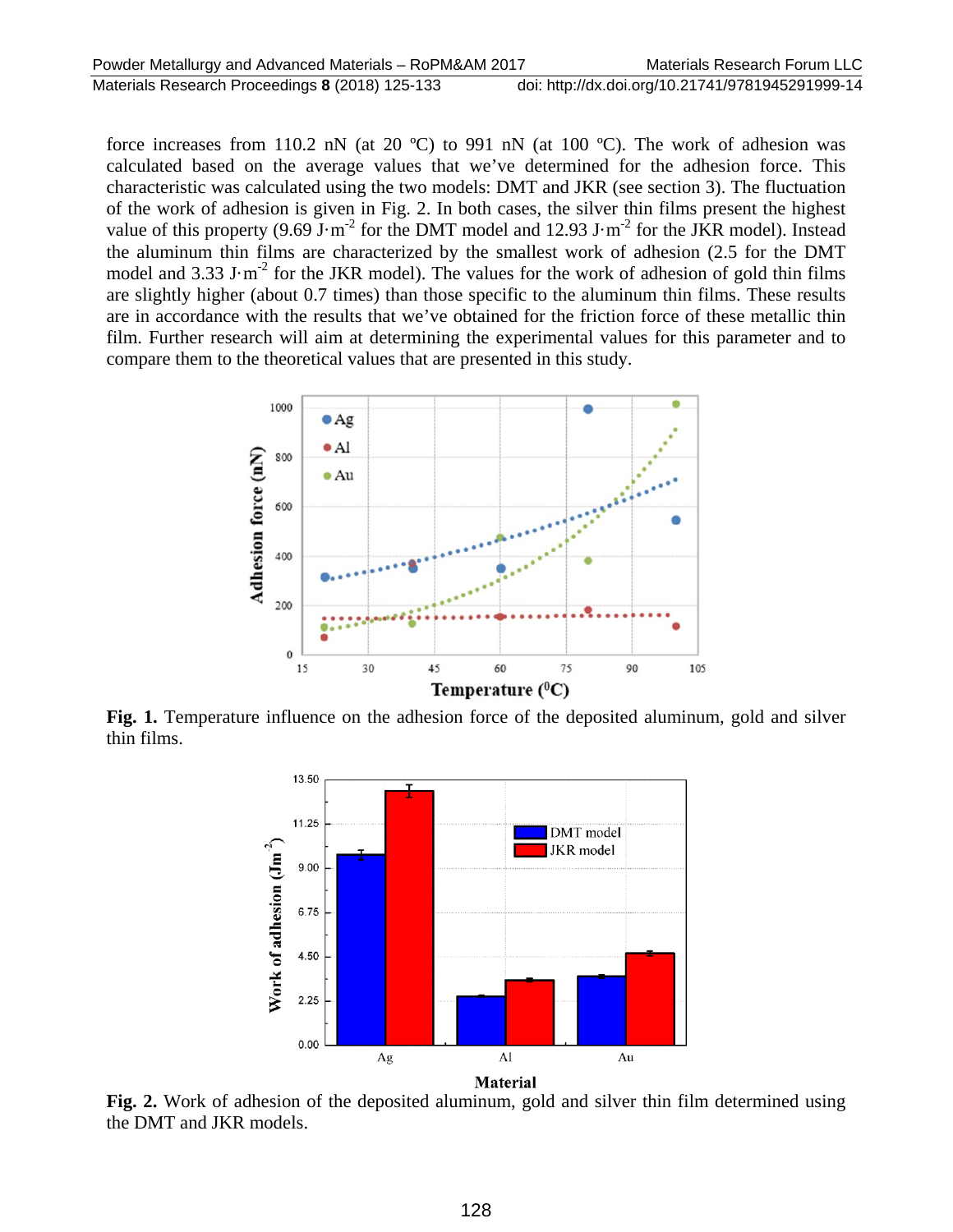### **Tribological characterization**

The tribological characterization implied the determination of the friction force between the AFM tip and the surface of the deposited thin films.

The change in this friction force at room temperature is graphically given in Fig. 3. The average value if the friction parameter for the aluminum, gold and silver thin films is 0.87, 3.80 and 8.60 nN respectively. The fluctuation of friction force is, in general, of 5 % for each film. We must highlight that the friction force is strongly influence, at nanoscale, by the adhesion force. This claim confirms our previous results regarding the adhesion force of the three metallic films.

The friction force is strongly influenced at nanoscale by the adhesion force that occurs between the sample and the AFM tip. Besides the friction coefficient, this friction parameter is also directly proportional to the sum between the loading charge and the adhesion force.



**Fig. 3.** The friction force between the AFM tip and the deposited aluminum, gold and silver thin films.

#### **Mechanical characterization**

The hardness and the Young's modulus were determined for each film to characterize them from the mechanical point of view. The determination of the hardness was realized using the Hertzian model while the force vs. Z scan curves were interpreted using the Oliver and Pharr model for determining the Young's modulus. The difference between these two models is that the Hertzian model assumes there is no plastic deformation after the nanoindentation of the sample. Instead, the other model assumes that the sample undergoes both plastic and elastic deformations.

This fluctuation of hardness according to the testing temperature is given in Fig. 4. As can be seen, the silver films are characterized by the highest hardness not only at room temperature (6.72 GPa) but also at 20, 40, 60, 80 and 100 ºC. Although it must be pointed out that the variation in this mechanical parameter is more pronounced for the same silver films when the hardness varied from 6.72 GPa at 20 ºC to 3.63 GPa at 100 ºC. In particular, the values of the hardness at nanoscale for the aluminum and gold thin films are relatively closed especially when testing at 60 ºC. The gold thin films are characterized by the best stability of this mechanical property, its values varying between 1.43 GPa at room temperature to 0.99 GPa at 100 ºC.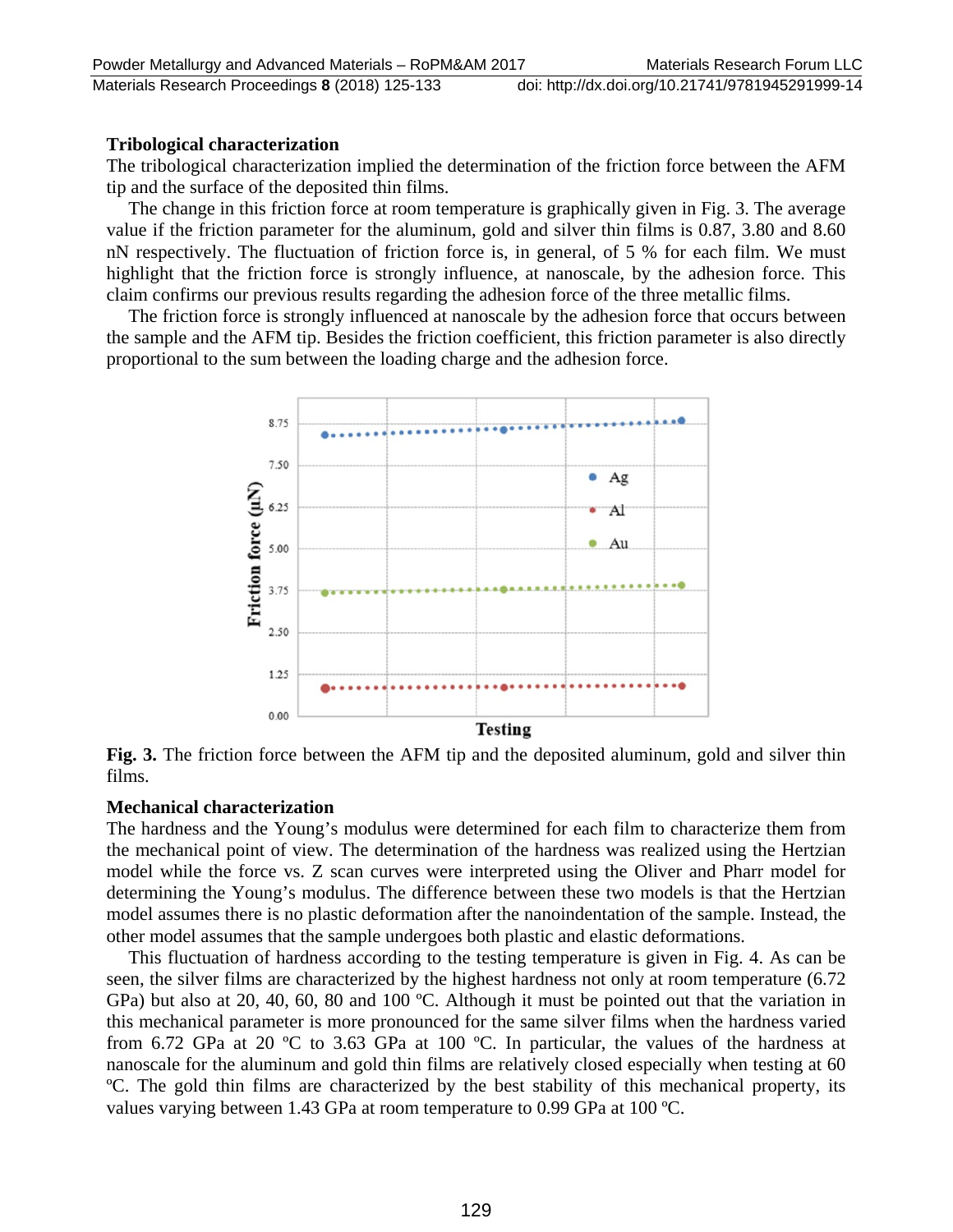The fluctuation of Young's modulus is presented in Fig. 5. At room temperature, the aluminum, gold, and silver thin films were determined to have a Young's modulus of 21.4, 44.3, and 52.03 GPa respectively. Concerning the change in this property with the increase in temperature, the silver thin films presented a gradually decrease from 52.03 to 36.26 GPa. Conversely, the aluminum and gold thin films show between 40 and 60 ºC a relative conservation of the elasticity followed by a drop in this mechanical property.

The obtained values for the mechanical characteristics of thin films determined at nano scale are smaller than the reported values for the bulk materials. This trend was also marked out by Chang-Wook Baek and his co-workers [20]. The determined values are in good agreement with the values reported in the scientific literature [12, 13, 21-23].



**Fig. 4.** Temperature influence on the hardness of the deposited aluminum, gold and silver thin films.



**Fig. 5.** Temperature influence on the Young's modulus of the deposited aluminum, gold and silver thin films.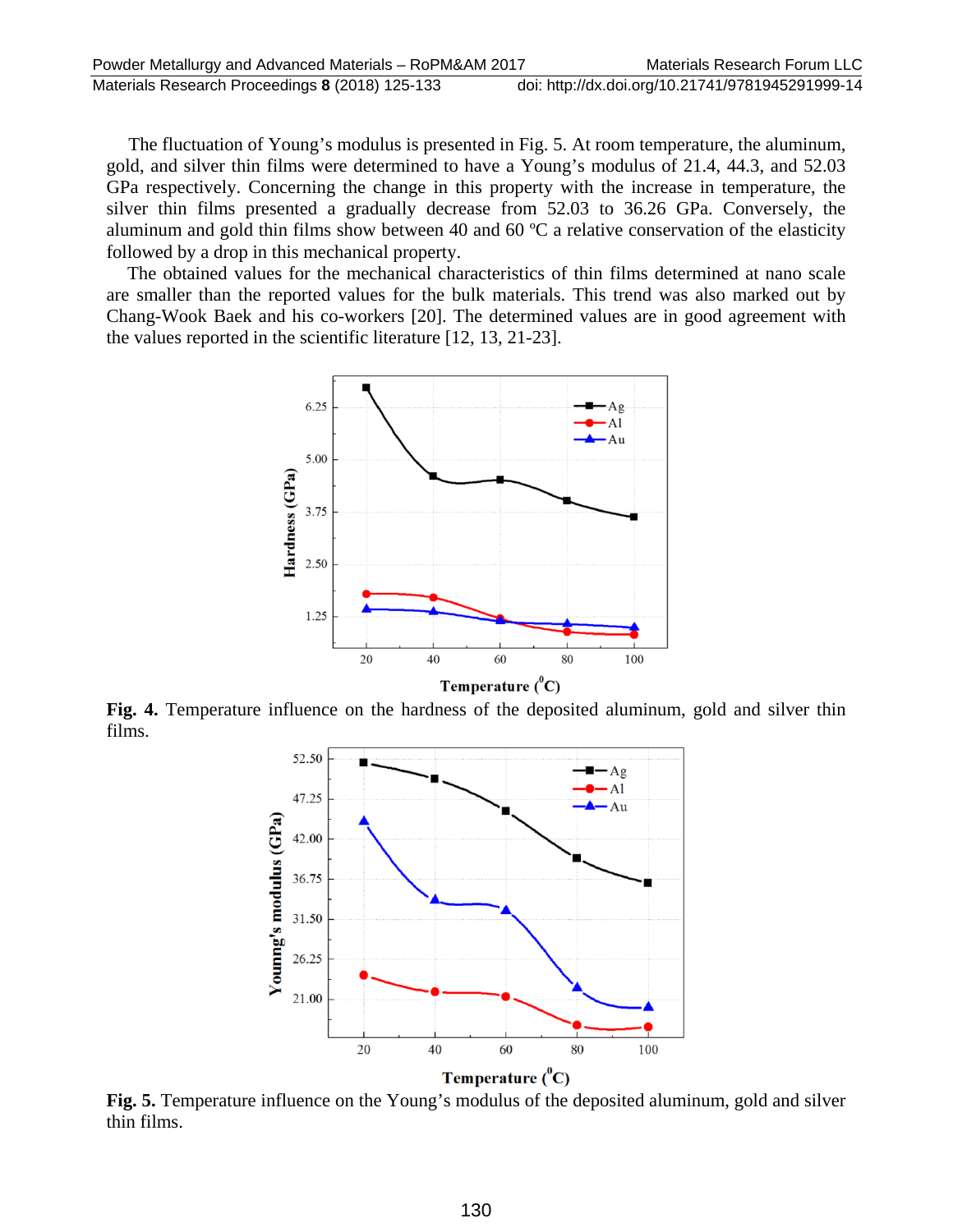# **Conclusions**

Aluminum, gold, and silver thin films were deposited by thermal evaporation on glass substrates. The deposited films were characterized by the topographical, tribological, adhesion and mechanical point of view at nanoscale. The gold thin films are characterized by the smallest value of average roughness (2.68 nm) while the highest value of this parameter (5.68 nm) was determined for the aluminum thin films. The increase of the testing temperature caused an increase of the adhesion force about 3.2 times for silver, 4.5 times for aluminum and 9 times for gold. The smallest and the highest work of adhesion was calculated for the aluminum thin films (2.5 to 3.33 J·m-2) and silver thin films (9.69 to 12.93 J·m<sup>-2</sup>) respectively. The friction force between the deposited thin films and the AFM tip varied between 0.87 (aluminum) and 8.60  $\mu$ N (silver). The silver thin films present the highest values for both the Young's modulus (52 GPa) and hardness (6.72 GPa) at room temperature. Increasing the testing temperature from 20 to 100 ºC caused a decrease of the two mechanical characteristics but the decrease was more pronounced for the aluminum thin films (hardness) and gold thin films (Young's modulus).

### **Acknowledgement**

This work was supported by a grant of the Romanian National Authority for Scientific Research and Innovation, CNCS-UEFISCDI, project number PN-II-RU-TE-2014-4-1271

# **References**

[1] S.M. Han, R. Saha, W.D. Nix, Determining hardness of thin films in elastically mismatched film-on-substrate systems using nanoindentation, Acta Mater. 54 (2006) 1571-1581. https://doi.org/10.1016/j.actamat.2005.11.026

[2] C.L. Linslal, P.M. Syam Mohan, A. Halder, T.K. Gangopadhyay, Analysis and modeling of an optical fiber loop resonator and an evanescent field absorption sensor for the application for chemical detection, Sens. Actuators A 194 (2013) 160-168. https://doi.org/10.1016/j.sna.2013.01.021

[3] E.M. Bourim, H.-Y. Kim, J.-S. Yang, J.-W. Yang, K.-S. Woo, J.-H. Song, S.-K. Yun, Creep behavior of undoped and La–Nb codoped PZT based micro-piezoactuators for micro-optical modulator applications, Sens. Actuators A 155 (2009) 290-298. https://doi.org/10.1016/j.sna.2009.08.020

[4] W. Hortschitz, H. Steiner, M. Sachse, F. Kohl, J. Schalko, F. Keplinger, Hybrid optical MEMS vibration sensor, Procedia Eng. 5 (2010) 420–423. https://doi.org/10.1016/j.proeng.2010.09.136

[5] C. Winter, L. Fabre, F. Lo Conte, L. Kilcher, F. Kechana, N. Abelé, M. Kayal, Micro-beamer based on MEMS micro-mirrors and laser light source, Procedia Chem. 1 (2009) 1311–1314. https://doi.org/10.1016/j.proche.2009.07.327

[6] N. Barbosa, R.R. Keller, D.T. Read, R.H. Geiss, R.P. Vinci, Comparison of electrical and microtensile evaluations of mechanical properties of an aluminum film, Metall. Mater. Trans. A 38A (2007) 2160-2167. https://doi.org/10.1007/s11661-007-9112-y

[7] J. Martinez-Quijada, S. Caverhill-Godkewitsch, M. Reynolds, L. Gutierrez-Rivera, R.W. Johnstone, D.G. Elliott, D. Sameoto, C.J. Backhouse, Fabrication and characterization of aluminum thin film heaters and temperature sensors on a photopolymer for lab-on-chip systems, Sens. Actuators A 193 (2013) 170–181. https://doi.org/10.1016/j.sna.2013.01.035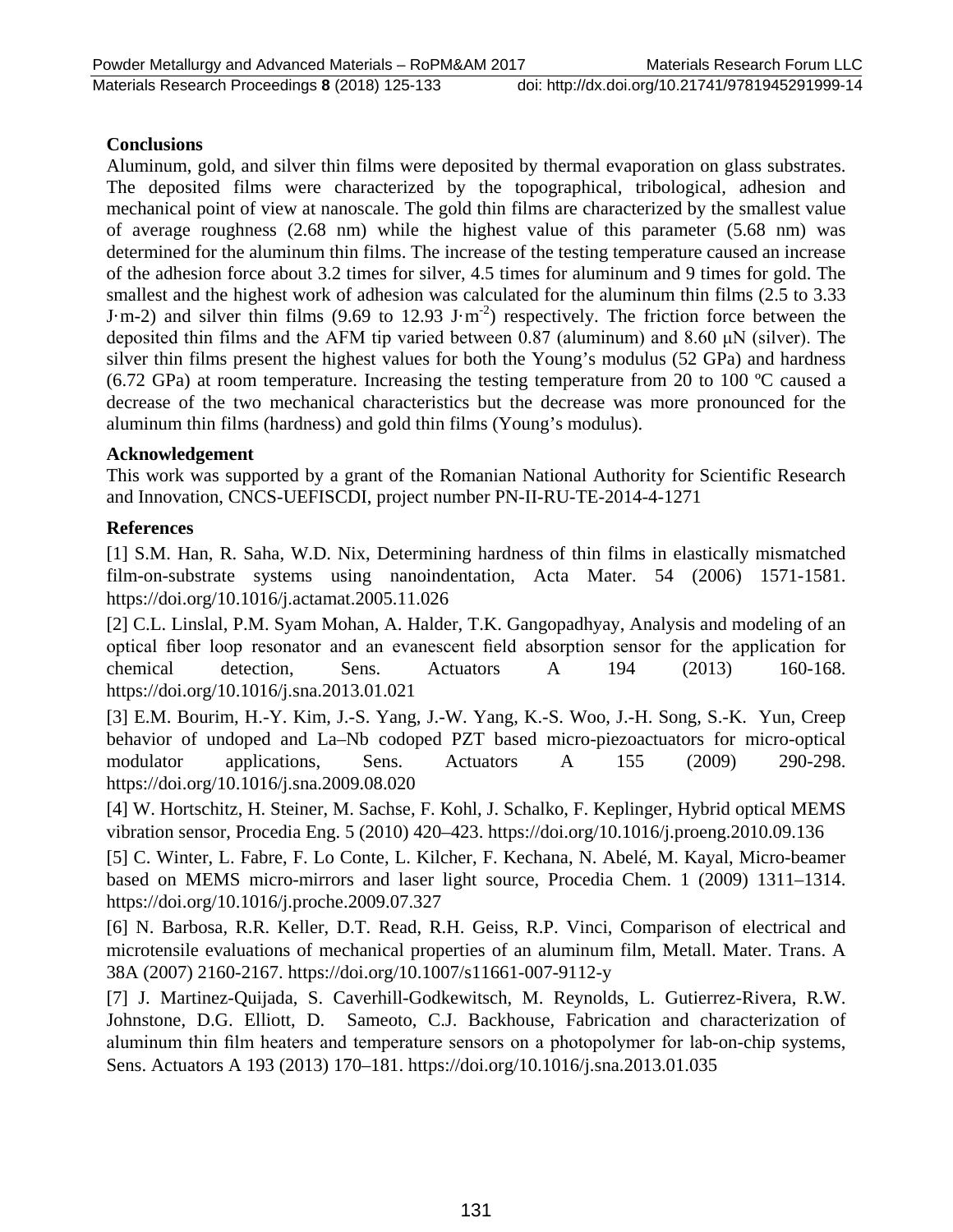[8] O. Okman, J. W. Kysar, Fabrication of crack-free blanket nanoporous gold thin films by galvanostatic dealloying, J. Alloys Compd. 509 (2011) 6374–6381. https://doi.org/10.1016/j.jallcom.2011.02.115

[9] V. Raffa, B. Mazzolai, A. Mondini, V. Mattoli, A. Menciassi, P. Dario, Investigation on a sensitive Au thin film deposited on different substrates: Physical analysis via FIB and chemical analysis via evaluation of Au sensitivity to Hg0, Sens. Actuators B 122 (2007) 475–483. https://doi.org/10.1016/j.snb.2006.06.013

[10] Y. Nakanishi, K. Kato, H. Omoto, T. Tomioka, Improvement in salt-water durability of Ag thin films deposited by magnetron sputtering using argon and nitrogen mixed gas, Vac.87 (2013) 232-236. https://doi.org/10.1016/j.vacuum.2012.02.053

[11] I.C. Estrada-Raygoza, M. Sotelo-Lerma, R. Ramírez-Bon, Structural and morphological characterization of chemically deposited silver films, J. Phys. Chem. Solids 67 (2006) 782–788. https://doi.org/10.1016/j.jpcs.2005.10.183

[12] Y. Cao, S. Allameh, D. Nankivil, S. Sethiaraj, T. Otiti, W. Soboyejo, Nanoindentation measurements of the mechanical properties of polycrystalline Au and Ag thin films on silicon substrates: Effects of grain size and film thickness, Mater. Sci. Eng. A 427 (2006) 232–240. https://doi.org/10.1016/j.msea.2006.04.080

[13] B. Arrazat, V. Mandrillon, K. Inal, M. Vincent, C. Poulain, Microstructure evolution of gold thin films under spherical indentation for micro switch contact applications, J. Mater. Sci. 46 (2011) 6111–6117. https://doi.org/10.1007/s10853-011-5575-8

[14] I. Dutta, M. Burkhard, S. Kuwano, T. Fujita, M.W. Chen, Correlation between surface whisker growth and interfacial precipitation in aluminum thin films on silicon substrates, J. Mater. Sci. 45 (2010) 3367-3374. https://doi.org/10.1007/s10853-010-4359-x

[15] A. Hojabri, Z. Kavyani, M. Ghoranneviss, Effect of substrate temperatures on structural and morphological properties of nano-crystalline silver thin films grown on silicon substrates, J. Inorg. Organomet. Polym. Mater. 27 (2017) 53-60. https://doi.org/10.1007/s10904-016-0443-2

[16] W.C. Oliver, G.M. Pharr, An improved technique for determining hardness and elastic modulus using load and displacement sensing indentation experiments, J. Mater. Res.7 (1992) 1564-1583. https://doi.org/10.1557/JMR.1992.1564

[17] V. Merie, M. Pustan, G. Negrea, C. Birleanu, Research on titanium nitride thin films deposited by reactive magnetron sputtering for MEMS applications, Appl. Surf. Sci. 358 (2015) 525-532. https://doi.org/10.1016/j.apsusc.2015.07.063

[18] M.A. Hopcroft, W.D. Nix, T.K. Kenny, What is the Young's modulus of silicon?, J. Microelectromech. Syst. 19 (2010) 229-238. https://doi.org/10.1109/JMEMS.2009.2039697

[19] J. Drelich, Adhesion forces measured between particles and substrates with nano-roughness, Miner. Metall. Process. 23 (2006) 226-232.

[20] C.-W. Baek, Y.-K. Kim, Y. Ahn, Y.-H. Kim, Measurement of the mechanical properties of electroplated gold thin films using micromachined beams structures, Sens. Actuators A 117 (2005) 17-27. https://doi.org/10.1016/j.sna.2003.11.041

[21] H.D. Esponisa, B.C. Prorok, Size effects on the mechanical behavior of gold thin films, J. Mater. Sci. 38 (2003) 4125-4128. https://doi.org/10.1023/A:1026321404286